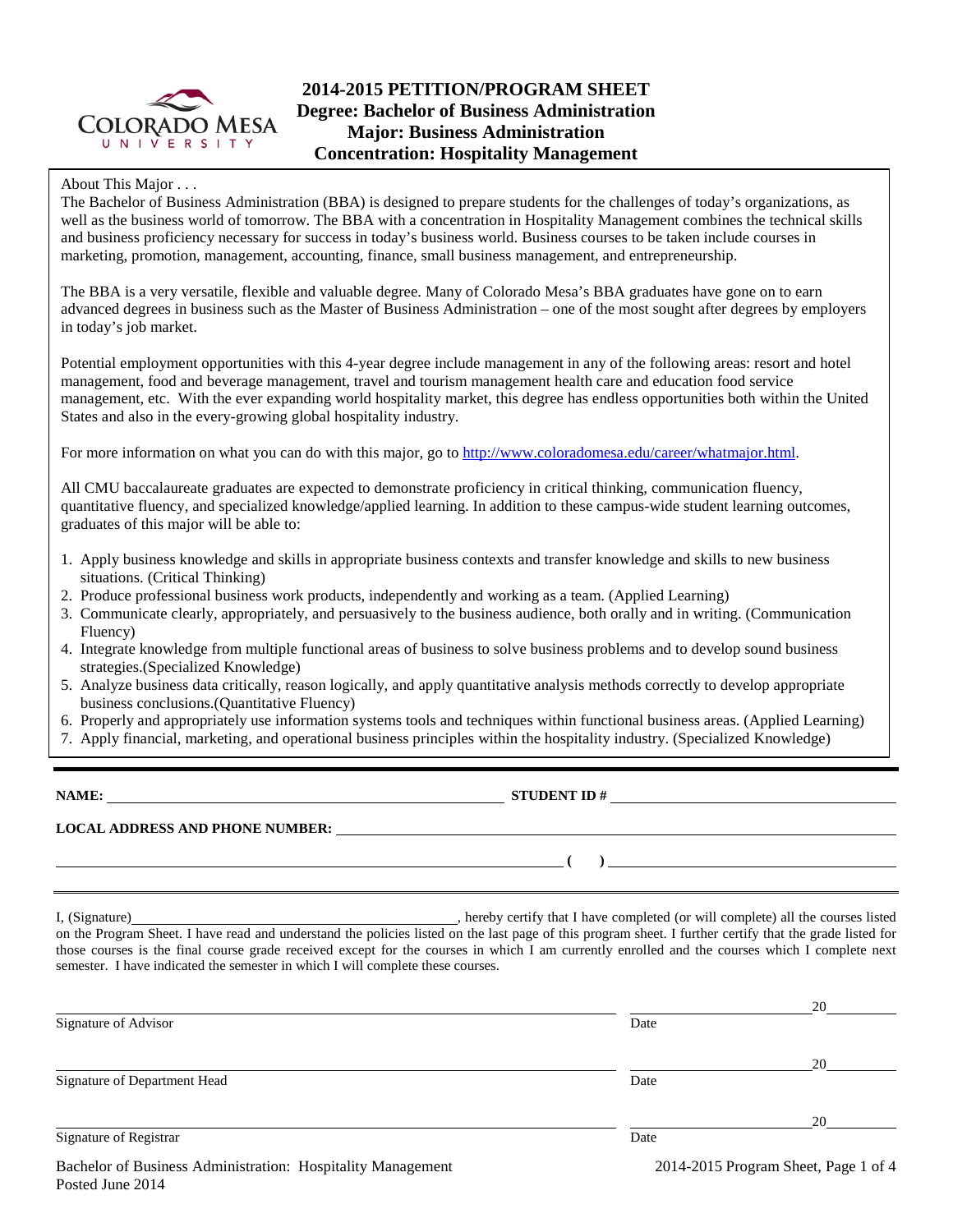#### **Students should work closely with a faculty advisor when selecting and scheduling courses prior to registration.**

Degree Requirements:

- 120 semester hours total (Students must complete a minimum of 30 of the last 60 hours of credit at CMU, with at least 15 semester hours in major discipline courses numbered 300 or higher).
- 40 upper division credits (A minimum of 15 taken at the 300-400 course levels within the major at CMU).
- 2.00 cumulative GPA or higher in all CMU coursework
- 2.00 cumulative GPA or higher in coursework toward the major content area
- Pre-collegiate courses (usually numbered below 100) cannot be used for graduation.
- When filling out the program sheet a course can be used only once.
- A student must follow the CMU graduation requirements either from 1) the program sheet for the major in effect at the time the student officially declares a major; or 2) a program sheet for the major approved for a year subsequent to the year during which the student officially declares the major and is approved for the student by the department head. Because a program may have requirements specific to the degree, the student should check with the faculty advisor for additional criteria. It is the student's responsibility to be aware of, and follow, all requirements for the degree being pursued. Any exceptions or substitutions must be approved by the student's faculty advisor and Department Head.
- See the "Undergraduate Graduation Requirements" in the catalog for additional graduation information.

**GENERAL EDUCATION REQUIREMENTS** (31 semester hours) See the current catalog for a list of courses that fulfill the requirements below. If a course is on the general education list of options and a requirement for your major, you must use it to fulfill the major requirement and make a different selection within the general education requirement.

| Course No Title                                                                                                                                                   |               |  | Sem.hrs Grade Term/Trns                                 |  |  |  |
|-------------------------------------------------------------------------------------------------------------------------------------------------------------------|---------------|--|---------------------------------------------------------|--|--|--|
| <b>English</b> (6 semester hours, must receive a grade of "C" or better and<br>must be completed by the time the student has 60 semester hours.)                  |               |  |                                                         |  |  |  |
| <b>ENGL 111 English Composition</b>                                                                                                                               | 3             |  |                                                         |  |  |  |
| ENGL 112 English Composition                                                                                                                                      | $\mathcal{E}$ |  |                                                         |  |  |  |
| <b>Math:</b> MATH 113 or higher (3 semester hours, must receive a grade<br>of "C" or better, must be completed by the time the student has 60<br>semester hours.) |               |  |                                                         |  |  |  |
| MATH 113 College Algebra                                                                                                                                          | $4*$          |  |                                                         |  |  |  |
| *3 credits apply to the General Ed requirements and 1 credit applies to<br>elective credit<br><b>Humanities</b> (3 semester hours)                                |               |  |                                                         |  |  |  |
| Social and Behavioral Sciences (6 semester hours)<br>Principles of Macroeconomics 3<br>ECON 201                                                                   |               |  | <u> 1999 - Jan James James Barnett, ameri</u> kansk kon |  |  |  |
| Principles of Microeconomics<br>ECON 202                                                                                                                          | 3             |  |                                                         |  |  |  |
| Natural Sciences (7 semester hours, one course must include a lab)                                                                                                |               |  |                                                         |  |  |  |
| <b>History</b> (3 semester hours)<br><b>HIST</b>                                                                                                                  |               |  |                                                         |  |  |  |
| <b>Fine Arts</b> (3 semester hours)                                                                                                                               |               |  |                                                         |  |  |  |

| Course No Title                                             |  | Sem.hrs Grade Term/Trns |
|-------------------------------------------------------------|--|-------------------------|
| <b>OTHER LOWER DIVISION REQUIREMENTS (6 semester hours)</b> |  |                         |
| <b>Kinesiology</b> (3 semester hours)                       |  |                         |
|                                                             |  |                         |

|        | KINE 100 Health and Wellness |  |
|--------|------------------------------|--|
| KINA 1 |                              |  |
| KINA   |                              |  |
|        |                              |  |

\_\_\_\_\_\_ \_\_\_\_ \_\_\_\_\_\_\_\_\_\_\_\_\_\_\_\_\_\_\_\_\_\_\_\_ \_\_\_\_ \_\_\_\_\_ \_\_\_\_\_\_\_\_

**Applied Studies** (3 semester hours)

**FOUNDATION COURSES** (17 semester hours) These courses, plus ECON 201 & 202 and Gen Ed English & Math requirements must be completed within the student's first 60 hours.

|          | compreted writting the biddent bandle of notice |   |  |
|----------|-------------------------------------------------|---|--|
| ACCT 201 | Principles of Financial Acctg                   |   |  |
| ACCT 202 | Principles of Managerial Acctg 3                |   |  |
| BUGB 105 | Freshman Business Seminar                       |   |  |
| BUGB 211 | <b>Business Communications</b>                  |   |  |
| CISB 101 | Business Inform. Technology                     |   |  |
|          | or CISB 205 Advanced Business Software          | 3 |  |
| CISB 241 | Intro to Business Analysis                      |   |  |
|          | or STAT 200 Probability and Statistics          | 3 |  |

#### **BACHELOR OF BUSINESS ADMINISTRATION:**  HOSPITALITY **MANAGEMENT CONCENTRATION REQUIREMENTS** (63 semester hours)

| <b>Business Administration Core</b> (33 semester hours) |  |  |
|---------------------------------------------------------|--|--|
|---------------------------------------------------------|--|--|

| <b>BUGB 349</b>     | Legal Environment of Business 3                                               |         |  |
|---------------------|-------------------------------------------------------------------------------|---------|--|
| <b>BUGB 401</b>     | <b>International Business</b>                                                 | 3       |  |
| <b>CISB 210</b>     | <b>Fundamentals of Info Systems</b>                                           | 3       |  |
| <b>FINA 301</b>     | Managerial Finance                                                            | 3       |  |
| <b>MANG 201</b>     | Principles of Management                                                      | 3       |  |
| <b>MANG 301</b>     | Organizational Behavior                                                       | 3       |  |
| <b>MANG 371</b>     | Human Resource Management                                                     | 3       |  |
| <b>MANG471</b>      | <b>Operations Management</b>                                                  | 3       |  |
| <b>MANG 491</b>     | <b>Business Strategy</b>                                                      | 3       |  |
| <b>MARK 231</b>     | Principles of Marketing                                                       | 3       |  |
| <b>CISB 341</b>     | <b>Quantitative Decision Making</b>                                           | 3       |  |
|                     | or MANG 341 Quantitative Decision Making 3                                    |         |  |
|                     | or MARK 350 Marketing Research                                                | 3       |  |
|                     | <b>Required Concentration Courses (30 Semester Hours)</b>                     |         |  |
| HMGT 101            | Travel Industry I                                                             | 3       |  |
| HMGT <sub>200</sub> | Management and Supervisory                                                    |         |  |
|                     | Skills for the Hospitality Industry 3                                         |         |  |
| <b>HMGT 310</b>     | <b>Travel and Tourism</b>                                                     |         |  |
|                     | <b>Marketing Techniques</b>                                                   | 3       |  |
| HMGT <sub>410</sub> | <b>Hospitality Facilities</b>                                                 |         |  |
|                     | Management                                                                    | 3       |  |
| <b>HMGT 450</b>     | <b>Strategic Hospitality Sales</b>                                            |         |  |
|                     | and Marketing                                                                 | 3       |  |
| HMGT 470            | <b>Hospitality Management</b>                                                 |         |  |
|                     | Strategy                                                                      | 3       |  |
| <b>MANG 499</b>     | Internship                                                                    | $3 - 6$ |  |
|                     | <b>Upper Division Business/Hospitality Management Electives</b> (6-9          |         |  |
| semester hours)     |                                                                               |         |  |
|                     |                                                                               | 3       |  |
|                     |                                                                               | 3       |  |
|                     |                                                                               | 3       |  |
|                     |                                                                               |         |  |
|                     | <b>Electives</b> (3 semester hours of college level courses appearing on your |         |  |
|                     | final transcript, not listed above to bring total semester hours to 120.)     |         |  |
|                     | *MATH 113 College Algebra                                                     | 1       |  |

\_\_\_\_\_\_ \_\_\_\_ \_\_\_\_\_\_\_\_\_\_\_\_\_\_\_\_\_\_\_\_\_\_\_\_ 2 \_\_\_\_\_ \_\_\_\_\_\_\_\_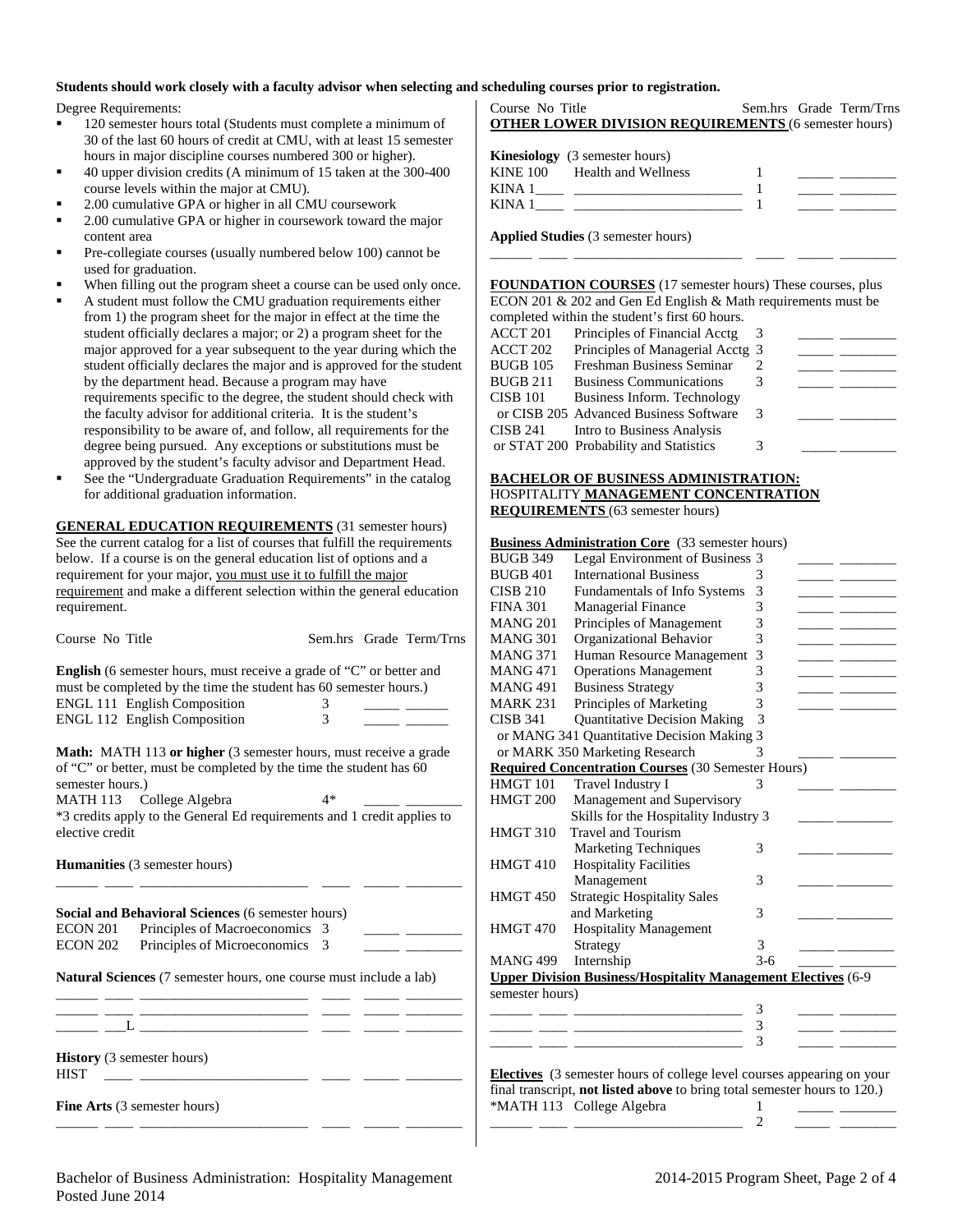**Special requirements:** To be admitted to the Bachelor of Business Administration program, certain prerequisites must be satisfied. Please see the Business department head for complete requirements and application form. All degree requirements must be completed as described above. Any exceptions or substitutions must be recommended in advance by the faculty advisor and/or approved by the Department Head. Students are required to participate in exit examinations or other programs deemed necessary to comply with the university accountability requirement.

## **SUGGESTED COURSE SEQUENCING FOR BBA, CONCENTRATION IN**  HOSPITALITY **MANAGEMENT**

This is a recommended sequence of course work. Certain courses may have prerequisites or are only offered during the Fall or Spring semesters. It is the student's responsibility to meet with the assigned advisor and check the 2 year course matrix on the website for course availability.

|                                    |                                        | <b>FRESHMAN YEAR</b>                             |                        |                                            |                             |
|------------------------------------|----------------------------------------|--------------------------------------------------|------------------------|--------------------------------------------|-----------------------------|
| <b>Fall Semester</b>               |                                        | <b>Hours</b>                                     | <b>Spring Semester</b> |                                            | <b>Hours</b>                |
| <b>BUGB 105</b>                    | Freshman Business Seminar              | $\overline{2}$                                   | <b>ENGL 112</b>        | <b>English Composition</b>                 | 3                           |
| <b>CISB 101</b>                    | <b>Business Information Technology</b> |                                                  | <b>CISB 241</b>        | Intro to Business Analysis                 |                             |
| or CISB 205                        | <b>Advanced Business Software</b>      | 3                                                | or STAT 200            | Probability and Statistics                 | 3                           |
| <b>ENGL 111</b>                    | <b>English Composition</b>             | 3                                                | <b>CISB 210</b>        | Fundamentals of Information Systems        | 3                           |
| <b>MATH 113</b>                    | College Algebra                        | 4                                                |                        | General Education Natural Science with Lab | 4                           |
| <b>General Education Fine Arts</b> |                                        | 3                                                | <b>KINE 100</b>        | <b>Health and Wellness</b>                 | 1                           |
| <b>KINA</b>                        | Activity                               | $\overline{1}$                                   | <b>KINA</b>            | Activity                                   | $\frac{1}{15}$              |
|                                    |                                        | 16                                               |                        |                                            |                             |
|                                    |                                        | <b>SOPHOMORE YEAR</b>                            |                        |                                            |                             |
| <b>Fall Semester</b>               |                                        | <b>Hours</b>                                     | <b>Spring Semester</b> |                                            | <b>Hours</b>                |
| ACCT 201                           | Principles of Financial Accounting     | 3                                                | ACCT <sub>202</sub>    | Principles of Managerial Accounting        | 3                           |
| <b>BUGB 211</b>                    | <b>Business Communications</b>         | 3                                                | <b>ECON 202</b>        | Principles of Microeconomics               | 3                           |
| ECON 201                           | Principles of Macroeconomics           | 3                                                | <b>MANG 201</b>        | Principles of Management                   | 3                           |
| <b>MARK 231</b>                    | Principles of Marketing                | 3                                                | HMGT 200               | Management and Supervisory Skills          |                             |
| HMGT 101                           | Travel Industry I                      | $\frac{3}{15}$                                   |                        | for the Hospitality Industry               | $\mathfrak{Z}$              |
|                                    |                                        |                                                  |                        | <b>General Education Humanities</b>        | $\frac{3}{15}$              |
|                                    |                                        |                                                  |                        |                                            |                             |
|                                    |                                        | <b>JUNIOR YEAR</b>                               |                        |                                            |                             |
| <b>Fall Semester</b>               |                                        | <b>Hours</b>                                     | <b>Spring Semester</b> |                                            | <b>Hours</b>                |
| HMGT 310                           | Travel & Tourism Marketing Tech.       | 3                                                | <b>BUGB 349</b>        | <b>Legal Environment of Business</b>       | 3                           |
| <b>FINA 301</b>                    | Managerial Finance                     | 3                                                |                        | <b>General Education Natural Science</b>   | $\ensuremath{\mathfrak{Z}}$ |
| <b>MANG 301</b>                    | Organizational Behavior                | 3                                                |                        | <b>General Education Applied Studies</b>   | 3                           |
| <b>MANG 371</b>                    | Human Resource Management              | 3                                                | <b>MARK 350</b>        | <b>Marketing Research</b>                  |                             |
| <b>General Education History</b>   |                                        | $\frac{3}{15}$                                   | or CISB 341            | <b>Quantitative Decision Making</b>        |                             |
|                                    |                                        |                                                  |                        | or MANG 341 Quantitative Decision Making   | 3                           |
|                                    |                                        |                                                  | Electives              | <b>Upper Division HMGT</b>                 | $\frac{3}{15}$              |
|                                    |                                        |                                                  |                        |                                            |                             |
|                                    |                                        | $\sim$ $\sim$ $\sim$ $\sim$ $\sim$ $\sim$ $\sim$ |                        |                                            |                             |

|                      |                                                    |              | <b>SENIOR YEAR</b>     |                                        |                |
|----------------------|----------------------------------------------------|--------------|------------------------|----------------------------------------|----------------|
| <b>Fall Semester</b> |                                                    | <b>Hours</b> | <b>Spring Semester</b> |                                        | <b>Hours</b>   |
|                      | HMGT 450 Strategic Hospitality Sales and Marketing | 3            | <b>MANG 491</b>        | <b>Business Strategy</b>               |                |
|                      | HMGT 410 Hospitality Facilities Management         |              | HMGT 470               | <b>Hospitality Management Strategy</b> | 3              |
|                      | or MANG 450 Entrepreneurship                       |              | <b>MANG 499</b>        | Internship (or Summer)                 | $3-6$          |
| Electives            | <b>Upper Division HMGT</b>                         |              | Electives              | <b>Upper Division HMGT</b>             |                |
| <b>BUGB 401</b>      | <b>International Business</b>                      |              | Elective               |                                        | $\overline{2}$ |
| <b>MANG 471</b>      | <b>Operations Management</b>                       |              |                        |                                        | 14             |
|                      |                                                    | 15           |                        |                                        |                |